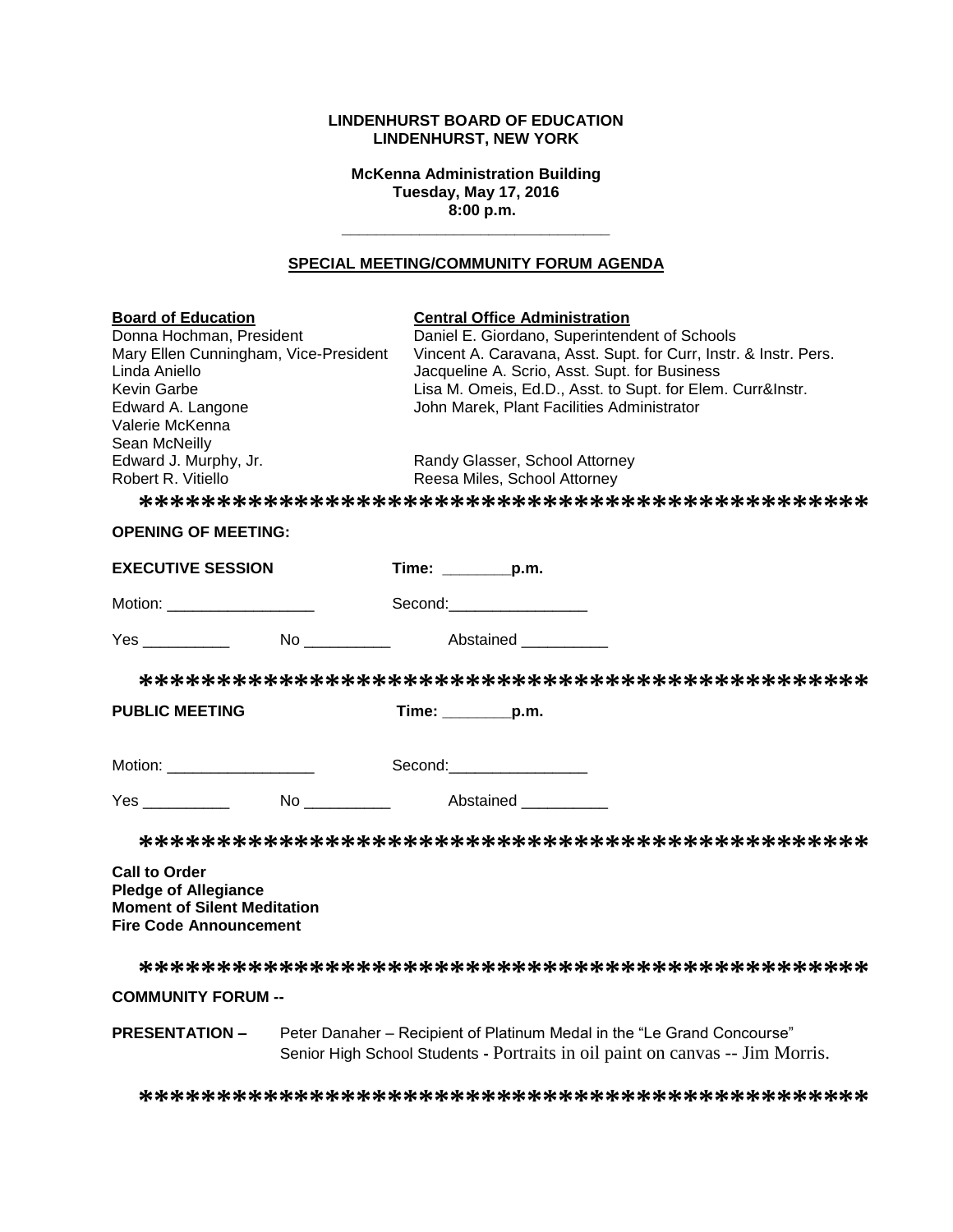| <b>RETURN TO SPECIAL MEETING:</b> |    | Time:<br>p.m. |  |  |
|-----------------------------------|----|---------------|--|--|
| Motion:                           |    | Second:       |  |  |
| Yes                               | No | Abstained     |  |  |

**\*\*\*\*\*\*\*\*\*\*\*\*\*\*\*\*\*\*\*\*\*\*\*\*\*\*\*\*\*\*\*\*\*\*\*\*\*\*\*\*\*\*\***

**Approval of Minutes –** May 4, 2016 – Business Meeting

| Motion: | Second: |  |
|---------|---------|--|
|         |         |  |

Yes \_\_\_\_\_\_\_\_\_\_\_\_\_ No \_\_\_\_\_\_\_\_\_\_\_ Abstained \_\_\_\_\_\_\_\_\_\_\_

**\*\*\*\*\*\*\*\*\*\*\*\*\*\*\*\*\*\*\*\*\*\*\*\*\*\*\*\*\*\*\*\*\*\*\*\*\*\*\*\*\*\*\*\*\*\*\***

# **BOARD OF EDUCATION'S REPORT TO THE COMMUNITY:**

**\*\*\*\*\*\*\*\*\*\*\*\*\*\*\*\*\*\*\*\*\*\*\*\*\*\*\*\*\*\*\*\*\*\*\*\*\*\*\*\*\*\*\*\*\*\*\***

# **SUPERINTENDENT'S REPORT TO THE COMMUNITY:**

**\*\*\*\*\*\*\*\*\*\*\*\*\*\*\*\*\*\*\*\*\*\*\*\*\*\*\*\*\*\*\*\*\*\*\*\*\*\*\*\*\*\*\*\*\*\*\***

# **AGENDA QUESTIONS FROM THE BOARD OF EDUCATION:**

**\*\*\*\*\*\*\*\*\*\*\*\*\*\*\*\*\*\*\*\*\*\*\*\*\*\*\*\*\*\*\*\*\*\*\*\*\*\*\*\*\*\*\*\*\*\*\***

# **INDIVIDUALS AND DELEGATIONS:**

**\*\*\*\*\*\*\*\*\*\*\*\*\*\*\*\*\*\*\*\*\*\*\*\*\*\*\*\*\*\*\*\*\*\*\*\*\*\*\*\*\*\*\*\*\*\*\***

# **TRUSTEE'S REQUEST:**

**\*\*\*\*\*\*\*\*\*\*\*\*\*\*\*\*\*\*\*\*\*\*\*\*\*\*\*\*\*\*\*\*\*\*\*\*\*\*\*\*\*\*\*\*\*\*\***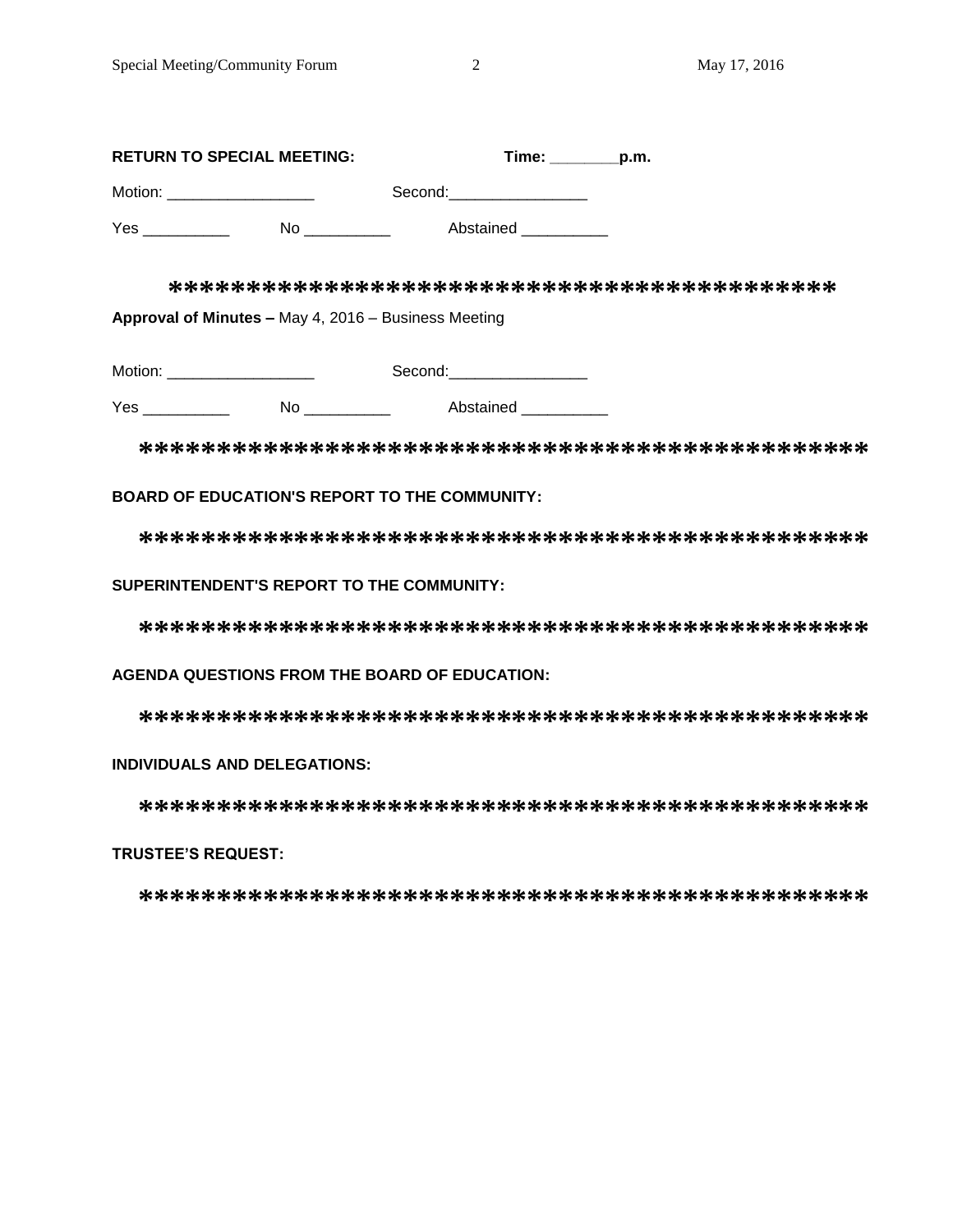# **SUPERINTENDENT'S RECOMMENDATIONS:**

#### **#1. Field Trips**

**Resolution: RESOLVED** that the Board of Education approves the following field trips**:**

| <b>Senior High School</b>       |                      |                                                                                                                                                                                                                                |
|---------------------------------|----------------------|--------------------------------------------------------------------------------------------------------------------------------------------------------------------------------------------------------------------------------|
| Tuesday<br><b>Middle School</b> | June 7, 2016         | Approximately 7 LifeSkills students will travel to<br>Brooklyn to visit the Coney Island Aquarium and<br>have lunch. Public Transportation will be<br>utilized.                                                                |
|                                 |                      |                                                                                                                                                                                                                                |
| Wednesday-Friday                | November 16-18, 2016 | Approximately 300 8 <sup>th</sup> Grade Students will travel<br>to Woodruff J. English Environmental Education<br>Center in Claryville, NY. Transportation will be<br>via bus.                                                 |
| Motion: 2008                    |                      | Second: the contract of the contract of the contract of the contract of the contract of the contract of the contract of the contract of the contract of the contract of the contract of the contract of the contract of the co |
| Yes                             | No.                  | Abstained                                                                                                                                                                                                                      |

**\*\*\*\*\*\*\*\*\*\*\*\*\*\*\*\*\*\*\*\*\*\*\*\*\*\*\*\*\*\*\*\*\*\*\*\*\*\*\*\*\*\*\*\*\*\*\***

#### **#2. District Corrective Action Plan**

**Resolution: RESOLVED** that the Board of Education, upon the recommendation of the Superintendent, accept and approve the attached District's Corrective Action Plan (CAP) Letter in response to the Independent Accountant's Applying Agreed-Upon Procedures report dated January 7, 2016 conducted by Cullen & Danowski, LLP.

| Motion: | -Second: - |
|---------|------------|
|         |            |

Yes \_\_\_\_\_\_\_\_\_\_ No \_\_\_\_\_\_\_\_\_\_ Abstained \_\_\_\_\_\_\_\_\_\_

**\*\*\*\*\*\*\*\*\*\*\*\*\*\*\*\*\*\*\*\*\*\*\*\*\*\*\*\*\*\*\*\*\*\*\*\*\*\*\*\*\*\*\*\*\*\*\***

#### **#3. Memorandum of Agreement**

**Resolution: RESOLVED** that the Board of Education, upon the recommendation of the Superintendent of Schools, approves the Memorandum of Agreement between the Lindenhurst Union Free School District, the Lindenhurst Association of School Administrators, and the individual named in Confidential Schedule "A", and authorizes the Superintendent and the Board President to execute same.

| Motion: |    | Second:   |  |
|---------|----|-----------|--|
| Yes     | Nο | Abstained |  |

 **\*\*\*\*\*\*\*\*\*\*\*\*\*\*\*\*\*\*\*\*\*\*\*\*\*\*\*\*\*\*\*\*\*\*\*\*\*\*\*\*\*\*\***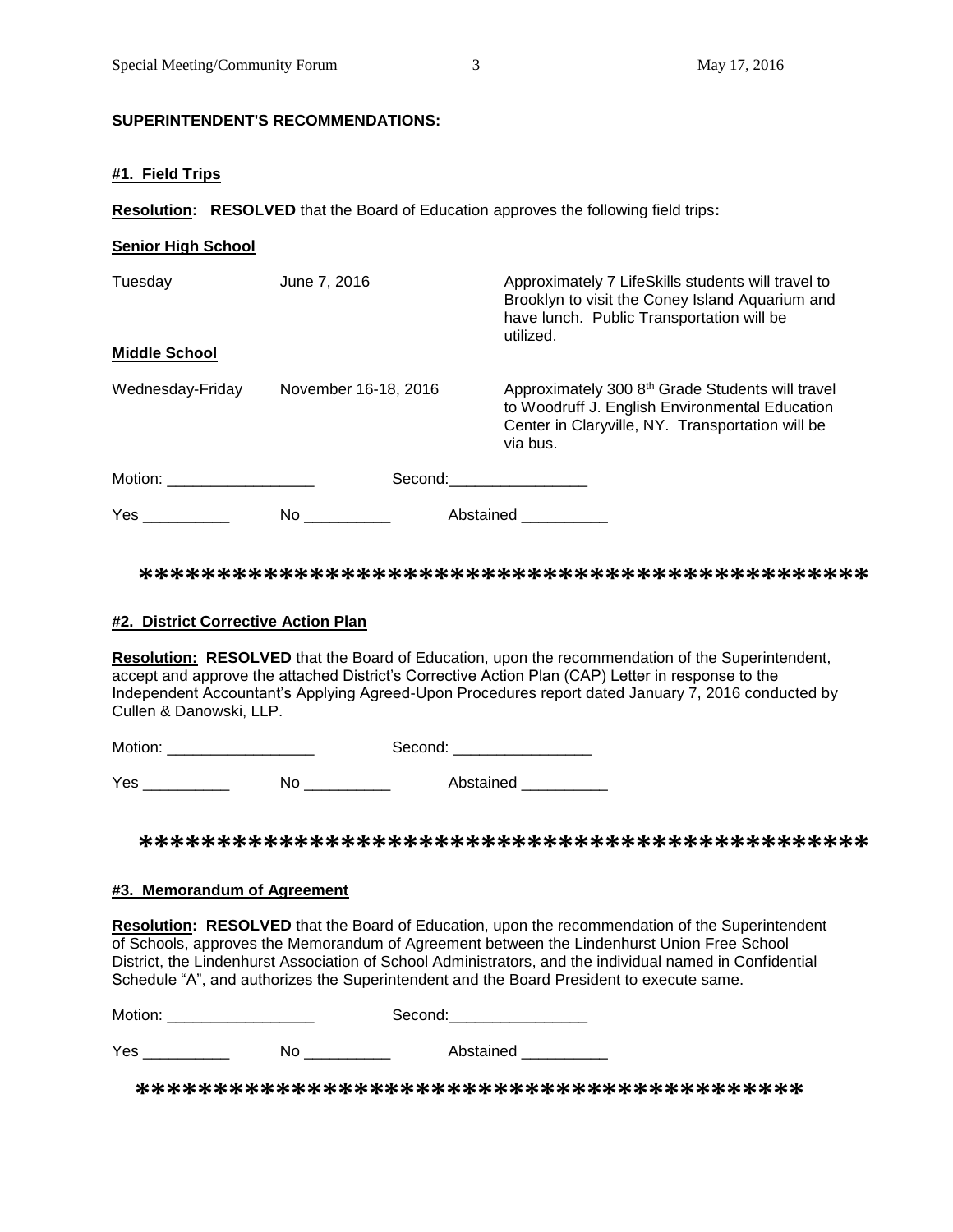## **#4. Stipulation of Settlement and Release**

**Resolution: RESOLVED**, that the Board of Education, upon the recommendation of the Superintendent, hereby approves the Stipulation of Settlement and Release discussed in executive session and hereby authorizes the President of the Board of Education to execute same.

Motion: \_\_\_\_\_\_\_\_\_\_\_\_\_\_\_\_\_ Second: \_\_\_\_\_\_\_\_\_\_\_\_\_\_\_\_

Yes \_\_\_\_\_\_\_\_\_\_\_\_ No \_\_\_\_\_\_\_\_\_\_ Abstained \_\_\_\_\_\_\_\_\_

**\*\*\*\*\*\*\*\*\*\*\*\*\*\*\*\*\*\*\*\*\*\*\*\*\*\*\*\*\*\*\*\*\*\*\*\*\*\*\*\*\*\*\*\*\*\*\***

# **#5 Employee Annual Agreement**

**Resolution: RESOLVED** that the Board of Education, upon the recommendation of the Superintendent, approves the attached annual agreement for the 2016-17 school year.

| Motion: ______________________                                                                                                                                                                                                      |                                                              | Second:___________________                                                                                                                                                                         |
|-------------------------------------------------------------------------------------------------------------------------------------------------------------------------------------------------------------------------------------|--------------------------------------------------------------|----------------------------------------------------------------------------------------------------------------------------------------------------------------------------------------------------|
| <b>Yes</b> and the set of the set of the set of the set of the set of the set of the set of the set of the set of the set of the set of the set of the set of the set of the set of the set of the set of the set of the set of the |                                                              | No ____________ Abstained _________                                                                                                                                                                |
|                                                                                                                                                                                                                                     |                                                              |                                                                                                                                                                                                    |
| #6. Donation                                                                                                                                                                                                                        |                                                              |                                                                                                                                                                                                    |
|                                                                                                                                                                                                                                     | purchase of Maker Space Funds for the Middle School Library. | Resolution: RESOLVED that the Board of Education accepts the donation from the Lindenhurst Middle<br>School PTA in the amount of Two Thousand Five Hundred (\$2,500.00) Dollars to be used for the |
|                                                                                                                                                                                                                                     |                                                              |                                                                                                                                                                                                    |
|                                                                                                                                                                                                                                     |                                                              | Yes ______________   No _____________   Abstained ___________                                                                                                                                      |
|                                                                                                                                                                                                                                     |                                                              |                                                                                                                                                                                                    |
| #7. Obsolete Equipment                                                                                                                                                                                                              |                                                              |                                                                                                                                                                                                    |
|                                                                                                                                                                                                                                     | approves the disposal of the following items:                | Resolution: RESOLVED that the Board of Education, upon the recommendation of the Superintendent,                                                                                                   |
| <b>MIDDLE -</b>                                                                                                                                                                                                                     |                                                              | 1 Life Fitness 9100 HR Tread Mill Lind # 206023                                                                                                                                                    |
|                                                                                                                                                                                                                                     | 4 LAX Cascade Helmets CPX-R No Lind #                        |                                                                                                                                                                                                    |
| <b>ADMIN-</b>                                                                                                                                                                                                                       | 2 LAX Cascade Helmets CPX-R No Lind #                        |                                                                                                                                                                                                    |
| Motion: _______________________                                                                                                                                                                                                     |                                                              | Second:_________________                                                                                                                                                                           |
| Yes ___________                                                                                                                                                                                                                     |                                                              |                                                                                                                                                                                                    |
|                                                                                                                                                                                                                                     |                                                              |                                                                                                                                                                                                    |

**\*\*\*\*\*\*\*\*\*\*\*\*\*\*\*\*\*\*\*\*\*\*\*\*\*\*\*\*\*\*\*\*\*\*\*\*\*\*\*\*\*\*\***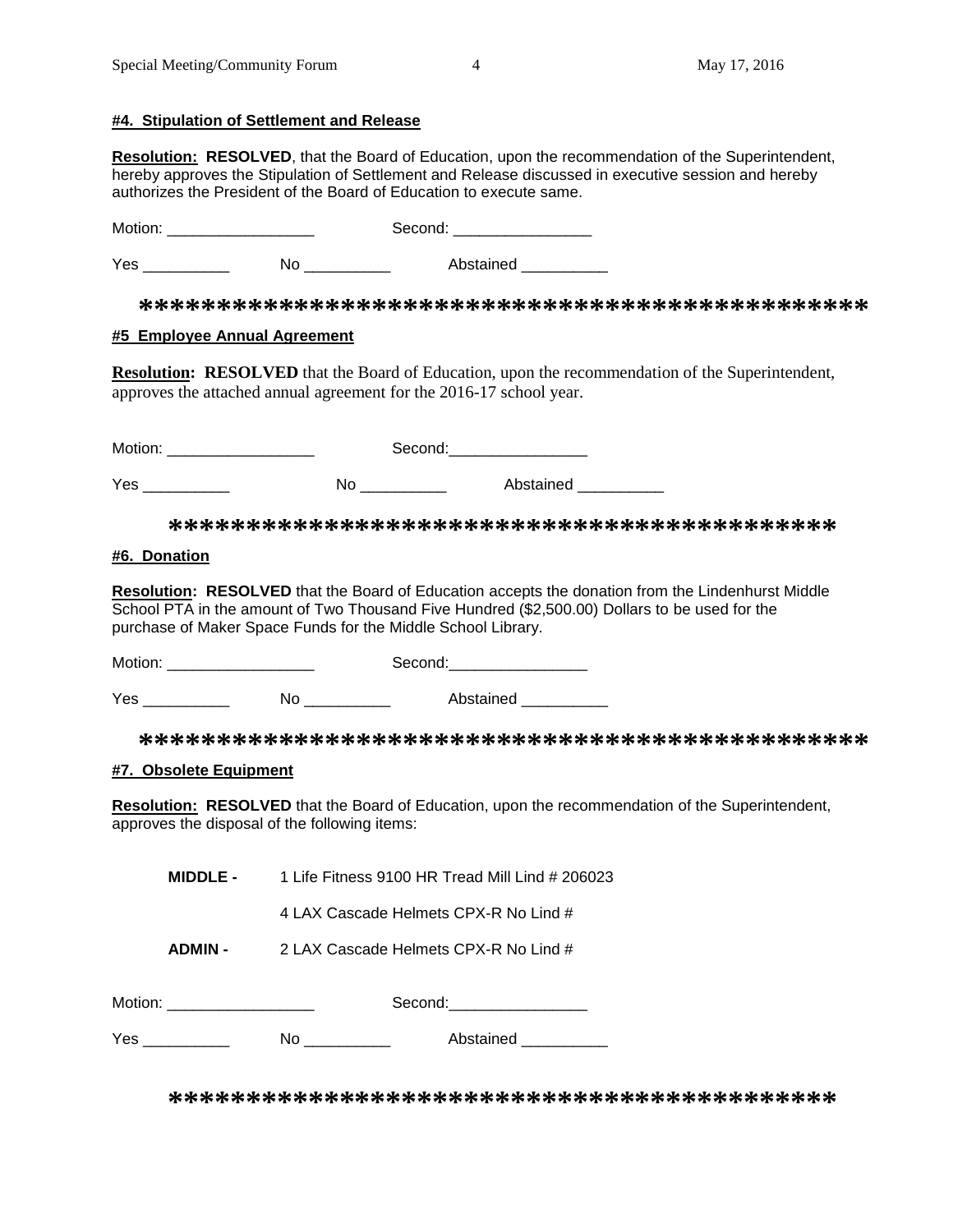### **SCHEDULES**

**Resolution: RESOLVED** that the Board of Education approves the following Schedules:

Motion: \_\_\_\_\_\_\_\_\_\_\_\_\_\_\_\_\_ Second:\_\_\_\_\_\_\_\_\_\_\_\_\_\_\_

Yes \_\_\_\_\_\_\_\_\_\_\_\_ No \_\_\_\_\_\_\_\_\_\_ Abstained \_\_\_\_\_\_\_\_\_

#### **Schedule A-1 No. 7 Personnel, Instructional – Resignations & Terminations**  Accepts the following resignations and terminations:

| Name                   | Position                                                      | Date    | Reason      |  |
|------------------------|---------------------------------------------------------------|---------|-------------|--|
| 1. Civita<br>Alyson    | English<br>Coordinator                                        | 6/30/16 | Resignation |  |
|                        | (Ms. Civita has been with the district since August 8, 2013.) |         |             |  |
| 2. Sugarman<br>Suzanne | Assistant to the<br>Superintendent<br>For SpEd & PPS          | 6/30/16 | Resignation |  |
|                        | (Ms. Sugarman has been with the district since July 1, 2015.) |         |             |  |
| 3. Omeis, Dr.<br>Lisa  | Principal<br>Albany Avenue                                    | 6/30/16 | Resignation |  |

#### **Schedule A-3 No. 70 Personnel, Instructional Appointments**

Approve the appointment of:

| Name                     | Subject                                                                   | Salary      |
|--------------------------|---------------------------------------------------------------------------|-------------|
|                          | <b>SUMMER CURRICULUM WRITING</b>                                          |             |
| 1. Henriquez<br>Jennifer | German 1B - 20 hours                                                      | \$51.41/hr. |
| 2. Hocoluk<br>Allison    | Comprehensive School Counseling<br>Program Plan Writing - 10 hours        | \$51.41/hr. |
| 3. Ward<br>Mathew        | <b>Comprehensive School Counseling</b><br>Program Plan Writing - 10 hours | \$51.61/hr. |
|                          | <b>ENL REGENTS REVIEW</b><br>(Paid for through Title III Grant)           |             |
| 4. Casale<br>Diana       | Living Environment Prep 2 -<br>Senior High School                         | \$60.78/hr. |
| 5. Martinez<br>Joseph    | Algebra I - Senior High School                                            | \$60.78/hr. |
| 6. Larson<br>Christie    | ENL.<br>- Senior High School                                              | \$60.78/hr. |
| 7. Boeri<br>Ronald       | Algebra I - Middle School                                                 | \$60.78/hr. |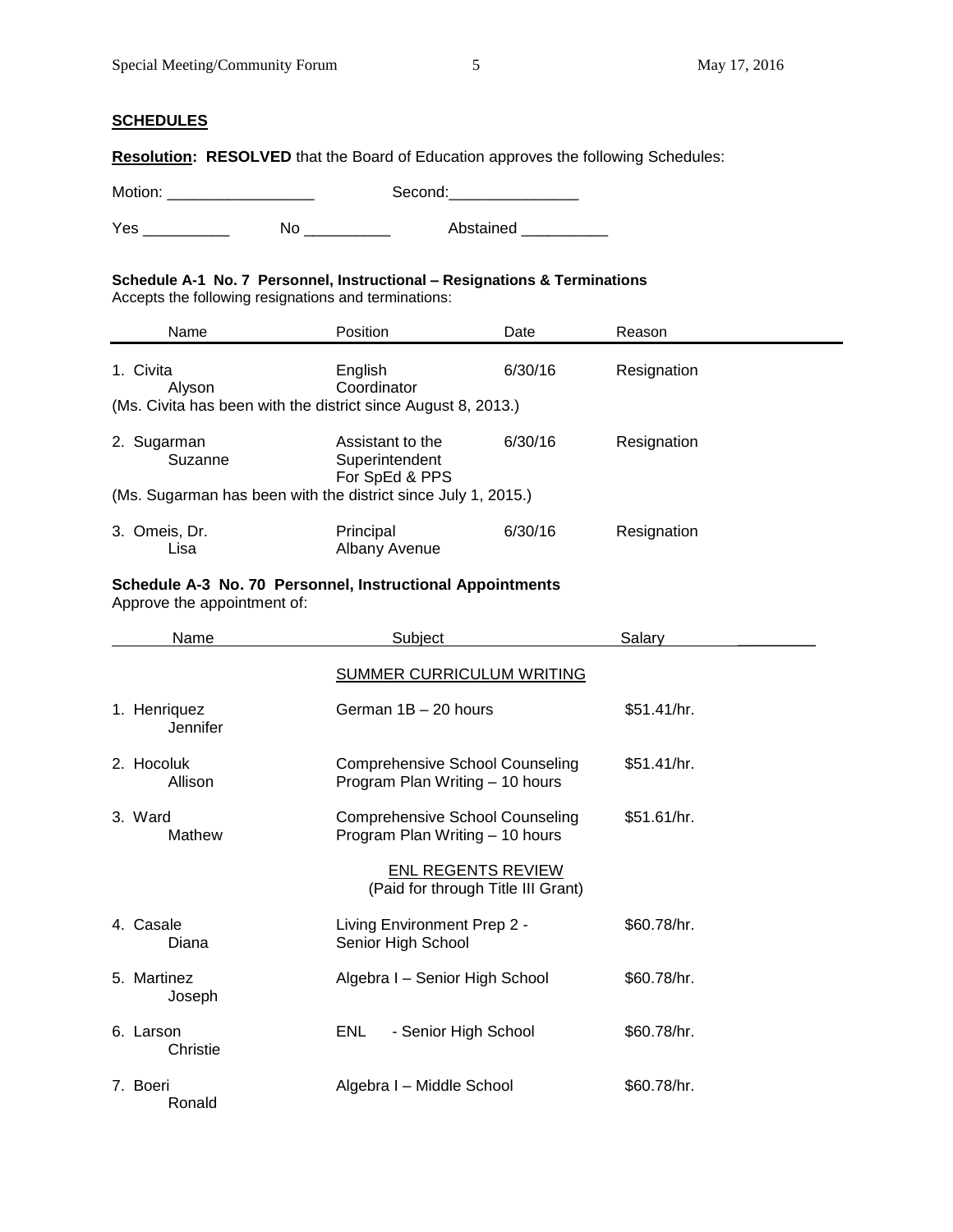| 8. Kijek<br>Agata        | <b>ENL</b> - Middle School                                                                                                 | \$60.78/hr. |
|--------------------------|----------------------------------------------------------------------------------------------------------------------------|-------------|
|                          | <u> OWL TEACHER CENTER – SUMMER 2016</u>                                                                                   |             |
| 9. Curran<br>Caitlin     | Instructor<br>Technology Integration: Google Apps<br>for Education K-5                                                     | \$1,050.00  |
| 10. Eve<br>Erik          | Instructor<br>Goggle Apps for Education & the<br><b>Blended Classroom</b>                                                  | 2,925.00    |
| 11. Mottl<br>Tina        | Instructor<br>Google Summer Camp                                                                                           | 975.00      |
| 12. Weinstein<br>Deborah | Co-Instructor<br>Foundations of Teaching for 1 <sup>st</sup> , 2 <sup>nd</sup> , & 3 <sup>rd</sup><br><b>Year Teachers</b> | 787.50      |
| 13. Hughes<br>Dina       | Co-Instructor<br>Foundations of Teaching for 1 <sup>st</sup> , 2 <sup>nd</sup> , & 3 <sup>rd</sup><br><b>Year Teachers</b> | 787.50      |
| 14. Lombardo<br>Jane     | Instructor<br>Introduction to Mentoring                                                                                    | 1,500.00    |
| 15. Schor<br>Michelle    | Instructor<br>Spiral Review math Stations K-5                                                                              | 1,050.00    |
| 16. Bianco<br>Karen      | Facilitator<br>Professional Circle: Kindergarten<br><b>Balanced Literacy</b>                                               | 600.00      |
| 17. Buechner<br>Karen    | Instructor<br><b>Teaching Students to Argue</b>                                                                            | 1,050.00    |
|                          | <b>SUMMER CREDIT RECOVERY PROGRAM</b>                                                                                      |             |
|                          | JULY 11, 2016 THROUGH AUGUST 12, 2016                                                                                      |             |
| 17. DiTomasso<br>Michael | Social Studies Teacher<br>5 weeks - one day a week                                                                         | \$1,371.12  |
| 18. McCandless<br>Thomas | Social Studies Teacher<br>5 weeks - one day a week                                                                         | 1,371.12    |
| 19. Ketcham<br>Jennifer  | <b>Math Teacher</b><br>5 weeks - one day a week                                                                            | 1,371.12    |
| 20. Muro<br>Charlene     | <b>Math Teacher</b><br>5 weeks - one day a week                                                                            | 1,371.12    |
| 21. Geiger<br>Roseann    | <b>Science Teacher</b><br>5 weeks - one day a week                                                                         | 1,371.12    |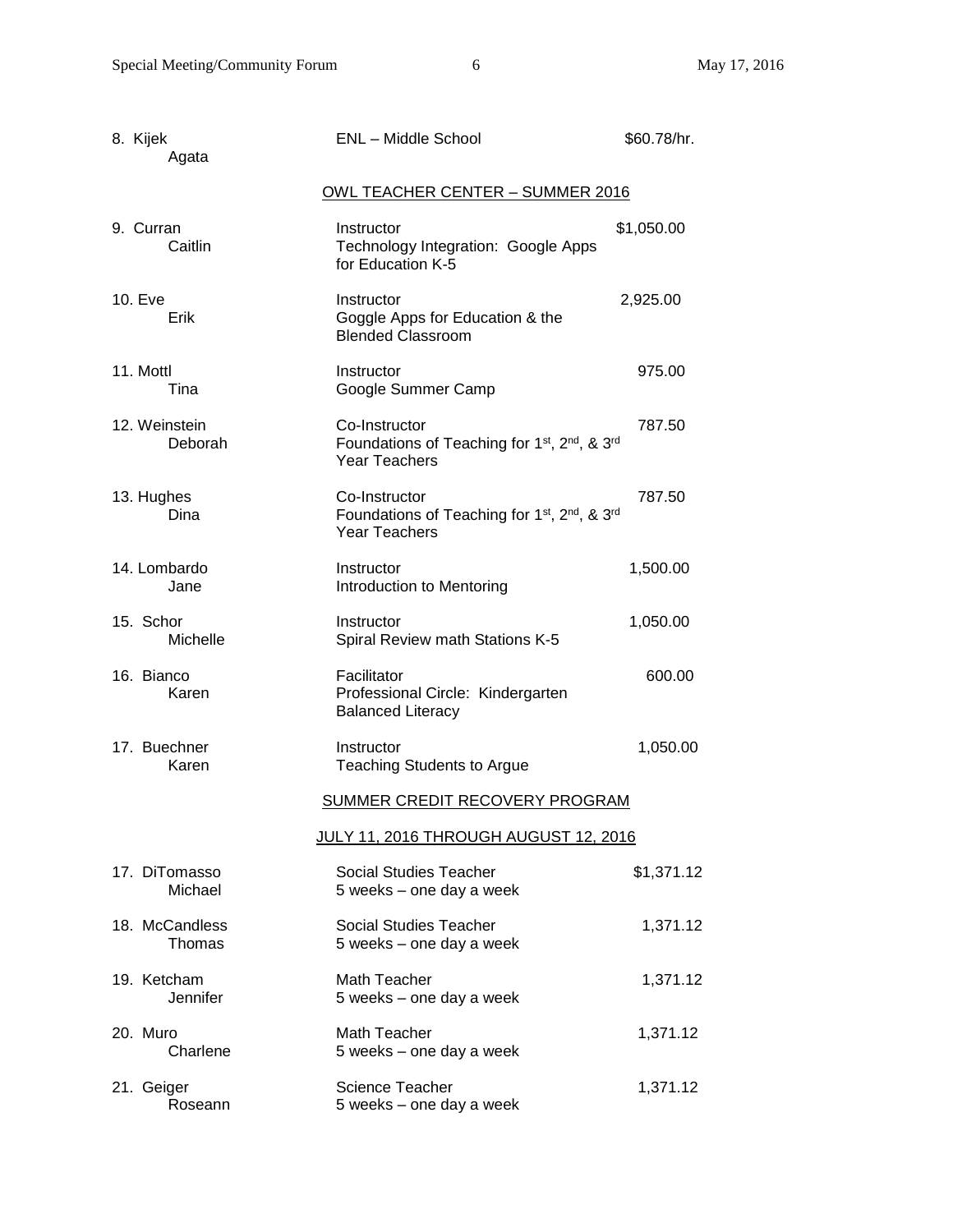| 22. Halloran<br>John      | Science Teacher<br>5 weeks - one day a week        | 1,371.12 |
|---------------------------|----------------------------------------------------|----------|
| 23. Partridge<br>Michelle | English Teacher<br>5 weeks - one day a week        | 1,371.12 |
| 24. Jantzen<br>Robert     | <b>English Teacher</b><br>5 weeks - one day a week | 1,371.12 |

# **Schedule A-3 No. 71 Personnel, Instructional Appointments**

Approve the appointment of:

| Name                 | Subject      | Salary    |  |
|----------------------|--------------|-----------|--|
| 1. Lindner, Jennifer | <b>STEAM</b> | \$187.00* |  |
| 2. Montana, Kim      | <b>STEAM</b> | \$187.00* |  |

\*Paid through Title III

# **Schedule A-3 No. 72 Personnel, Instructional Appointments**

| Approve the appointment of: |  |
|-----------------------------|--|
|-----------------------------|--|

| <b>Name</b>                                                       | <b>Subject</b><br>And<br><b>Tenure</b><br>Area                | <b>Salary</b> | <b>Start</b><br>Date of<br>Probationary<br><b>Period</b> | <b>Expiration</b><br>Date of<br>Probationary<br><b>Period</b> | Certif.       |
|-------------------------------------------------------------------|---------------------------------------------------------------|---------------|----------------------------------------------------------|---------------------------------------------------------------|---------------|
| 1. Franquiz<br>Benjamin                                           | Director of<br>SpEd and<br><b>Pupil Personnel</b><br>Services | \$125,000     | 7/1/16                                                   | 7/1/20                                                        | SDL/<br>Prof. |
| (This is a new position. Benefits pursuant to the LASA contract.) |                                                               |               |                                                          |                                                               |               |

# **Schedule A-5 No. 4 Personnel, Instructional Tenure**

Approve the tenure of:

| <b>Name</b>             | <b>Subject</b><br>And<br><b>Tenure</b><br>Area | School<br><b>Assigned</b> | Date of<br><b>Appointment</b> | <b>Expiration</b><br>Date of<br>Probationary<br><b>Period</b> | Certifi-<br>ication<br><b>Status</b> |
|-------------------------|------------------------------------------------|---------------------------|-------------------------------|---------------------------------------------------------------|--------------------------------------|
| 1. Robinson<br>Concetta | Assistant<br><b>Business</b><br>Administrator  | Admin.                    | 10/22/12                      | 5/18/16                                                       | SDA/SBL<br>Permanent                 |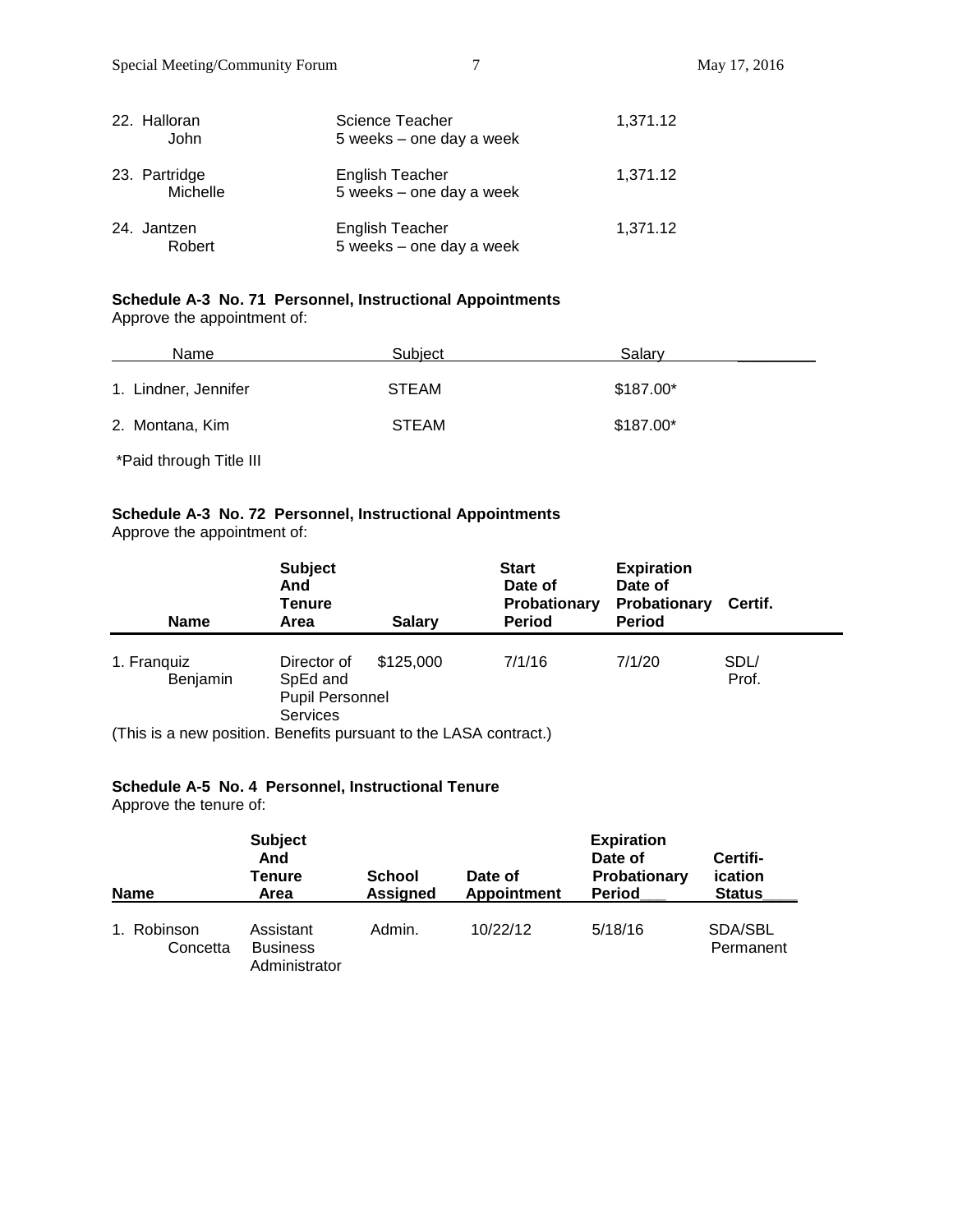#### **Schedule AS-1 No. 17 Substitute Personnel, Instructional – Resignations & Terminations** Approves the following resignations/terminations:

| <b>NAME</b>          | <b>SUBJECT</b>                                                     | <b>DATE</b> | <b>REASON</b> |
|----------------------|--------------------------------------------------------------------|-------------|---------------|
| 1. Bohlsen<br>Oriana | <b>Consultant Support Staff</b><br>Senior High School              | 5/6/16      | Resigned      |
|                      | (Ms. Bohlsen was appointed at the November 5, 2016 Board Meeting.) |             |               |

# **Schedule B-2 No. 11 Non-Instructional Personnel – Leave of Absence**

Approves the following leave of absence:

| NAME/POSITION                                                                                          | <b>FROM</b> | то      | <b>REASON</b> |
|--------------------------------------------------------------------------------------------------------|-------------|---------|---------------|
| 1. Tina Greene<br><b>Security Monitor</b><br>Middle School                                             | 5/10/16     | 5/16/16 | Medical       |
| Ms. Greene is extending her LOA.                                                                       |             |         |               |
| 2. Deanna Webel<br><b>Recess Monitor</b><br><b>Daniel Street</b>                                       | 5/3/16      | 5/16/16 | Medical       |
| Ms. Webel is extending her LOA.                                                                        |             |         |               |
| 3. Jeanne Napoli<br>Part Time Clerk Typist<br>Middle School                                            | 7/1/16      | 6/30/17 | Personal      |
| 4. Lee Ann Moruzzi<br><b>Hallway Monitor</b><br><b>High School</b>                                     | 5/11/16     | 5/1/17  | Personal      |
| 5. Margaret Hause<br><b>Recess Monitor</b><br><b>Daniel Street</b><br>Mrs. Hause is extending her LOA. | 5/17/16     | 6/22/16 | Medical       |

# **Schedule B-3 No. 19 Non-Instructional Personnel Appointments**

Approve the appointment of the following individuals:

| <b>NAME</b>                                             | <b>EMPLOYMENT</b>    | SALARY    |          | EFFECTIVE DATE |  |
|---------------------------------------------------------|----------------------|-----------|----------|----------------|--|
| 1. Cheryl Marckesano<br>Special Ed Aide<br>William Rall | <b>Support Staff</b> | \$9.50/hr | 6hrs/dav | 5/9/16         |  |

Ms. Marckesano's hours will increase from 5.5 hrs/day to 6 hrs/day as per students IEP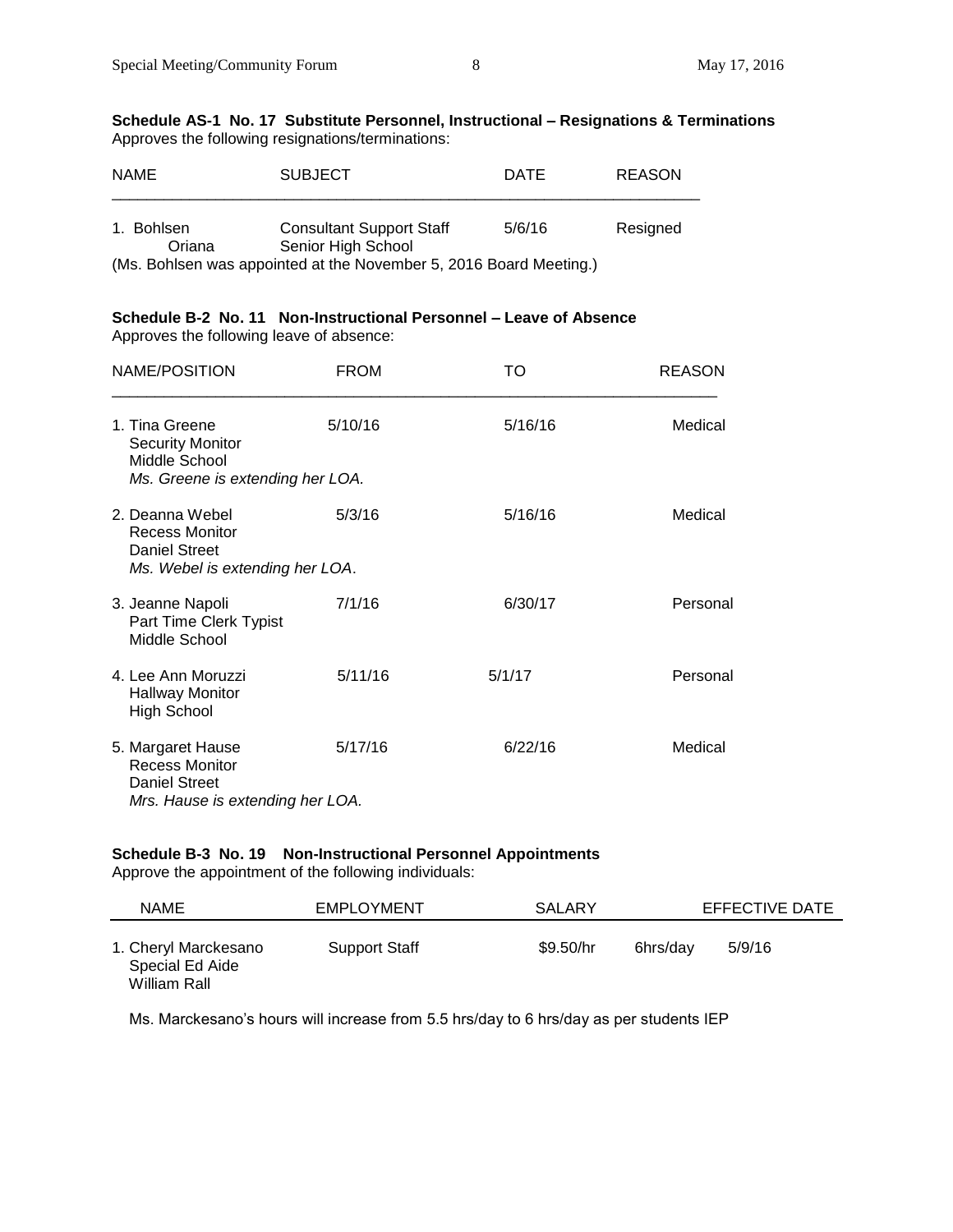| $\beta$                                                                                                    |                       |            |                     | 111471742010 |
|------------------------------------------------------------------------------------------------------------|-----------------------|------------|---------------------|--------------|
| 2. Jill Papenhausen<br>Part Time Clerk Typist<br>Business Office (#NI-132)                                 | Support Staff         | \$11.50/hr | 17 $\frac{1}{2}$ hr | 5/19/16      |
| Ms. Papenhausen is replacing Anita Sorrenti.                                                               |                       |            |                     |              |
| 3. Anna Sabrina LaVecchia<br>Cafeteria Monitor<br>Daniel Street (#NI-156)<br>Pending fingerprint clearance | <b>School Monitor</b> | \$9.40/hr  | 3hrs/day            | 5/18/16      |

Ms. LaVecchia is replacing Florence Loiacono who is on a Leave of Absence.

#### **Schedule D No. 29**

That the Board of Education accepts all recommendations of the CSE and CPSE as listed:

| February 1, 2016 - MS CSE     | March 18, 2016 – CSE     | April 12, 2016 – CPSE    |
|-------------------------------|--------------------------|--------------------------|
| February 22, 2016 - MS CSE    | March 22, 2016 – MS CSE  | April 13, 2016 - SHS CSE |
| February $25$ , $2016$ – CPSE | March 23, 2016 – CSE     | April 14, 2016 - SHS CSE |
| February 29, $2016 - CSE$     | March 24, 2016 – CSE     | April 19, 2016 – CSE     |
| March 3, 2016 – CPSE          | March 30, 2016 – CSE     | April 19, 2016 – OD CSE  |
| March 3, 2016 – CSE           | March 30, 2016 - SHS CSE | April 20, 2016 – CPSE    |
| March 7, $2016 - CSE$         | March 31, 2016 – CSE     | April 20, 2016 - MS CSE  |
| March $8, 2016 - CPSE$        | April 1, 2016 – CSE      | April 20, 2016 - SHS CSE |
| March 10, 2016 – CPSE         | April 5, $2016 - CSE$    | April 21, 2016 – SHS CSE |
| March 11, 2016 – CSE          | April 5, 2016 – OD CSE   | April 22, 2016 – SHS CSE |
| March 11, 2016 – MS CSE       | April 6, 2016 - SHS CSE  | May 2, 2016 – CPSE       |
| March 11, 2016 – OD CSE       | April 7, 2016 – CPSE     | May 2, $2016 - CSE$      |
| March 15, 2016 – CSE          | April 7, 2016 – OD CSE   | May 3, $2016 - CSE$      |
| March 16, 2016 – CSE          | April 8, 2016 – CSE      | May $5, 2016 - CSE$      |
| March 17, 2016 – CSE          | April 11, 2016 - MS CSE  | May 6, 2016 – OD CSE     |
|                               |                          |                          |

# **Schedule G No. 12 Approval of Bids**

Accepts the Bid of:

| Item or Description                             | Vendor                                              | Amount     |
|-------------------------------------------------|-----------------------------------------------------|------------|
| Surplus Vehicles & Piano Bid<br>1997 FORD F-250 | <b>TRANSFER CASE UNLIMITED</b><br>(George Kreppein) | \$2,355.00 |
| 1997 FORD E-250                                 | <b>MICHAEL HONAHAN</b>                              | \$1,000.00 |
| PIANO-UPRIGHT                                   | <b>GERSHOW RECYCLING</b>                            | \$5.00     |

**\*\*\*\*\*\*\*\*\*\*\*\*\*\*\*\*\*\*\*\*\*\*\*\*\*\*\*\*\*\*\*\*\*\*\*\*\*\*\*\*\*\*\*\*\*\*\***

#### **UNFINISHED BUSINESS**

Special Meeting/Community Forum 9 9 May 17, 2016